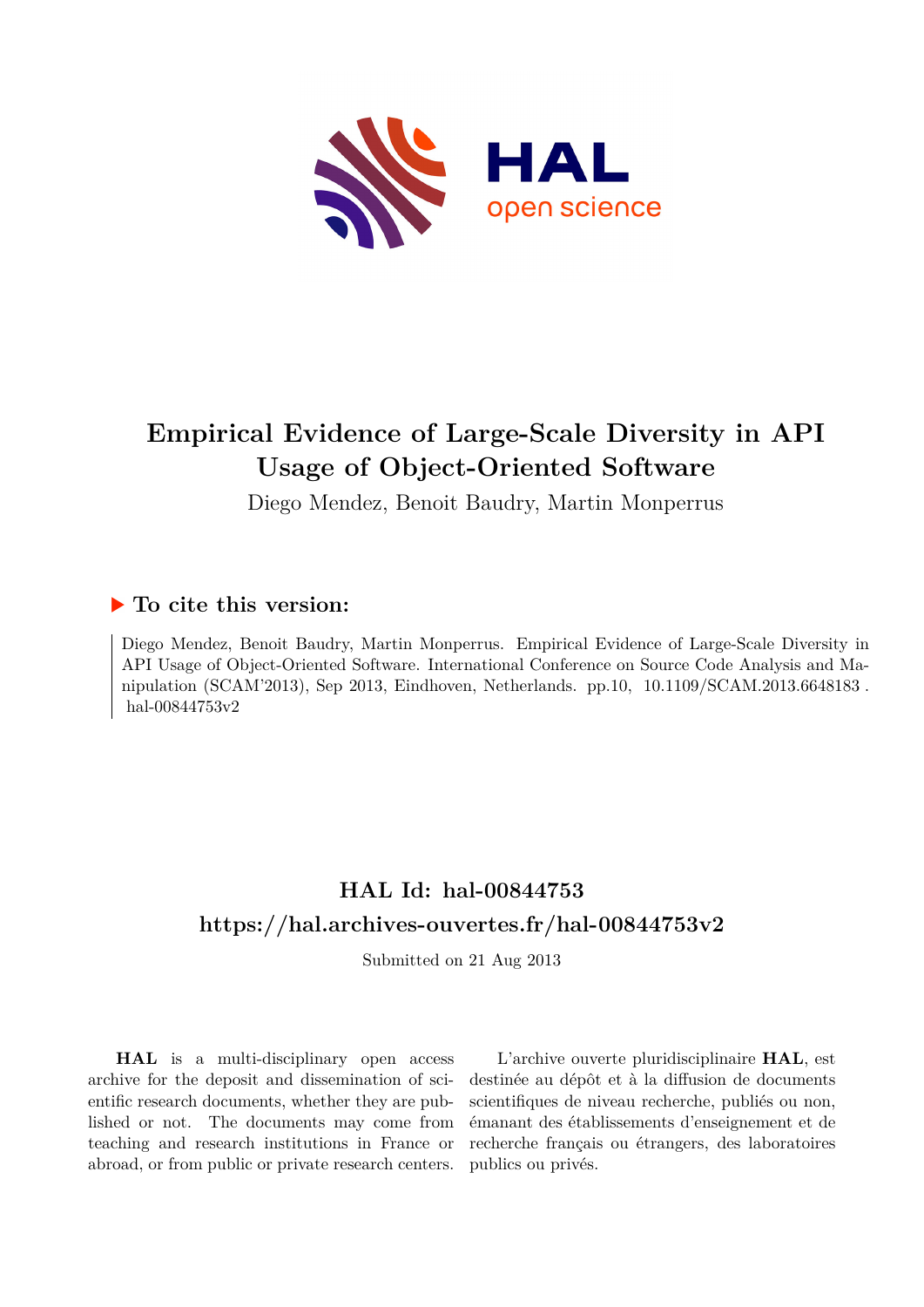# Empirical Evidence of Large-Scale Diversity in API Usage of Object-Oriented Software

Diego Mendez, Benoit Baudry, Martin Monperrus University of Lille & Inria

In Proceedings of the International Conference on Source Code Analysis and Manipulation (SCAM'2013)

*Abstract*—In this paper, we study how object-oriented classes are used across thousands of software packages. We concentrate on "usage diversity", defined as the different statically observable combinations of methods called on the same object. We present empirical evidence that there is a significant usage diversity for many classes. For instance, we observe in our dataset that Java's String is used in 2 460 manners. We discuss the reasons of this observed diversity and the consequences on software engineering knowledge and research.

#### I. INTRODUCTION

Gabel and Su [1] have published fascinating results, showing that most pieces of code of less than 35 tokens are redundant. They appear elsewhere in the same project, or, for small sequences, elsewhere in the space of all everwritten software. In ecology, a sister concept of redundancy is *diversity*. In ecosystems, species are said to be redundant if they have the same functional role, and are said to be diverse if many different species occupy different niches.

There are many kinds of diversity in software [2]. In this paper, we focus on one kind of diversity: the usage diversity of classes of object-oriented code. Our main research question reads as follows.

Do all developers use a given class in the same way? or in diverse ways?'

By "usage diversity", we mean ways of using a class in terms of method calls. We consider software from the viewpoint of *type-usages*, an abstraction introduced in [3], [4]. This concept abstracts over tokens, control flow and variables interplay. In a nutshell, a type-usage is a set of method calls done on a variable, parameter or field in a code base. For instance, Figure 1 presents a method body and three corresponding type-usages.

From a dataset of hundreds of thousands of Java classes, we have extracted millions of type-usages and measured their diversity (as defined by the number of different type-usages that can be observed). For instance, we have found that the Java class "String" is used in 2 460 different ways. This is not an exception, our experiment provides us with empirical evidence that a large scale diversity exists in "API usage"<sup>1</sup>.

We provide original observations about the presence of diversity of API usage, founded on novel diversity measures about object-oriented code.

If the literature includes a large amount of work on the synthesis of artificial diversity in software systems [2], to our opinion, our work is the first study that empirically quantifies the presence of diversity in object-oriented code. Thus, an essential contribution of this paper is a set of new software metrics, inspired by biodiversity metrics, that quantify the amount and the structure of diversity of API usage. Hence, our work can be classified as ecology-inspired software engineering research [6], [7].

For most classes of our dataset, as expected, the API usage is limited to a handful number of ways of using the class. However, we observe a large number of classes for which there are lots of different type-usages. For us, as well as for many colleagues, this result is intriguing. It seems to contradict with known design principles that recommend to minimize the public interface and to strive for single responsibilities. The second half of the paper discusses those "diverse classes" (in particular the 748 classes that have more than 100 typeusages).

What are the factors causing such a high API usage diversity in object-oriented software?

To what extent does this diversity question software engineering knowledge and research?

We provide answers related to success of software libraries, API design, software repair and automated diversification. We think that our pieces of evidence on API usage diversity shake up some established ideas on the nature of software and how to engineer it. Some of our points are of speculative nature, but they aim at fostering a collaborative effort on understanding the factors behind this API usage diversity. In particular, our long term goal is to translate the knowledge of API usage diversity into practice, by providing diversity-aware guidelines and tools to developers.

The rest of the paper reads as follows. Section II gives some background on object-orientation and type-usages. Section III describes our experimental design. Section IV exposes our empirical results and findings, while section V investigates the deep structure of the observed diversity. Section VI discusses

<sup>&</sup>lt;sup>1</sup>We use the term "API usage" to reuse the same term as close work [5]. In this case, "API" refers to "Application Programming Interface", which at the level of a class, is defined by the set of exposed methods (whether "exposed" means public, documented of callable).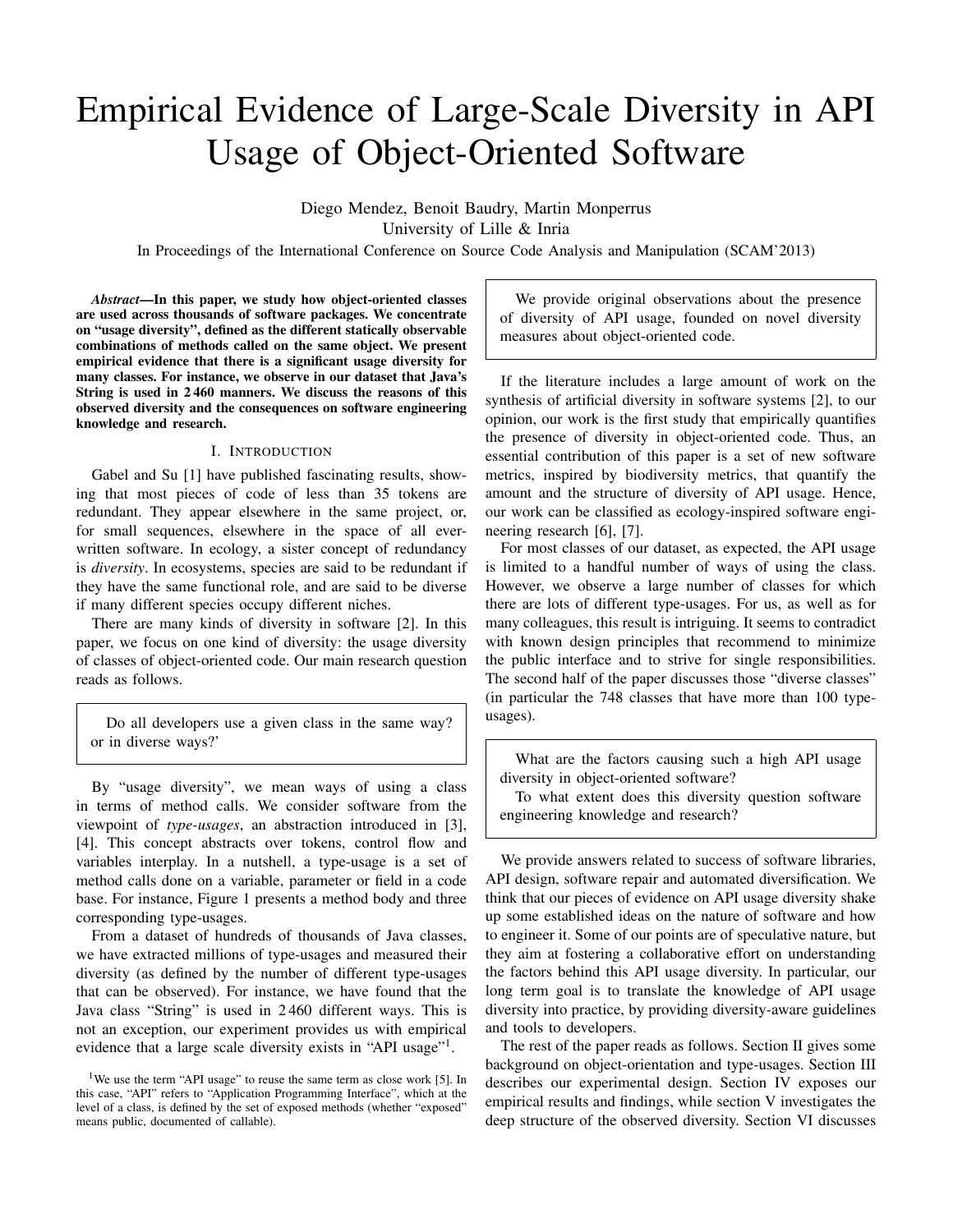```
Source Code:
void saveNames(String inputPath) {
 ArrayList filenames = new ArrayList();
  File inputFile = new File(inputPath);
  if (inputFile.isDirectory()) {
    for (File f : inputFile.listFiles()) {
      filenames.add(f.getName()); }
  }
}
                                                               Abstraction:
                                                               // type usage #1 corresponds to "inputFile"
                                                              type:File
                                                              calls:Constructor(String) isDirectory() listFiles()
                                                               // type usage #2 corresponds to "filenames"
                                                              type:ArrayList
                                                              calls:Constructor() add(String)
                                                               // type usage #3 corresponds to "f"
                                                              type:File
                                                              calls:getName()
```
Fig. 1. Illustration of the concept of "types-usage". An extractor transforms the Java source code at the left hand-side into the abstraction at the right hand-side. Type-usages abstract over tokens, control flow and variables interplay.

their implication. Finally, related work (Section VII) and conclusion (Section VIII) close the paper.

#### II. BACKGROUND

#### *A. Object-oriented software*

In object-oriented software, a class defines a set of functions (called methods) meant to be used in conjunction, in order to perform computations in a certain problem domain. For instance, in the problem domain of manipulating character strings, the Java class String defines 76 methods to use and transform strings in a variety of manners. The term "object" refers to an instance of a class.

In object-oriented software, variables can point to objects, and one "calls" methods on variables. Syntactically, this is written with a dot. Calling method "getFirstLetter" on a string variable is written a.getFirstLetter(). The method operates on the data that is encapsulated within the object. Designing the scope of methods and where to put them is all the art of object-oriented design.

#### *B. Type-Usages*

We consider software from the viewpoint of *type-usages*, an abstraction introduced in [3], [4]. A type-usage is a list of method calls on the same variable of a given type occurring somewhere within the context of a particular method body [4]. Type-usages abstract over tokens, control flow and variables interplay.

An example is shown in Figure 1. A call consists of the signature of the method to be called, that is, in Java, the method name, the parameter types, and the return type. Calls must be made on the same variable (whether local variable, method parameter or class field), are unordered (the location in source code is not taken into account) and unique (observing several times the same call on the same variable is not taken into account). For instance, the methods *void init(String)* and *void init(File)* are considered as two different calls. In the following, we will often refer to the type of a type usage as "class".

Importantly, many type-usages are of the same "kind" (same declared type, same set of calls). In the following, when we use "type-usage", we mean this aggregated set of identical items. To refer to a concrete type-usage (say, the one corresponding to variable "conn" at line 318), we will use the term "typeusage instance" (programming terminology) or "type-usage specimen" (ecology terminology).

#### III. EXPERIMENTAL DESIGN

Our experiment consists of collecting a large number of type-usages across open-source Java code.

#### *A. Dataset*

We have collected all Jar files present on a machine used for performing software mining experiments for 7 years. A Jar file is an archive containing compiled Java code under the form of a collection of ".class" files. We removed those duplicate Jar files which contain the same set of classes. The resulting dataset contains 3 418 Jar files. The dataset only contains real code (mostly open-source code, but also binary proprietary code and student project code) and no artificial code that may have arisen along software mining. It represents 11 GB of Java bytecode and refers to 382 774 different types (classes or interfaces). The list of Jar files is given in the companion web page [8] and the raw data is available upon request. In this paper, for the ecological metaphor, we call this dataset the "ecosystem" under study.

#### *B. Extraction Software*

The extraction software comes from our previous work [4]. It extracts type-usages (described in II-B) from Java code. It uses the analysis library Soot [9]. It works at the method body scope for local variables and method parameters and class scope for method calls done on fields. The extractor takes as input either Java source code or Java bytecode.

With Java source code, all dependencies must be known and present during analysis (i.e. all Jar libraries must be in the "class path"). With Java bytecode, thanks to Soot's ability to allow "phantom" references, the extractor can analyze Jars with unresolved dependencies. According to our tests, having unresolved dependencies does not yield imprecision in the results. Whether mined from source code or bytecode, the extracted type-usages are mostly equivalent, since the gap between Java source code and Java byte code is low, and quasi null at the abstraction level of type-usages. Since there are "phantom" references for most projects of our dataset,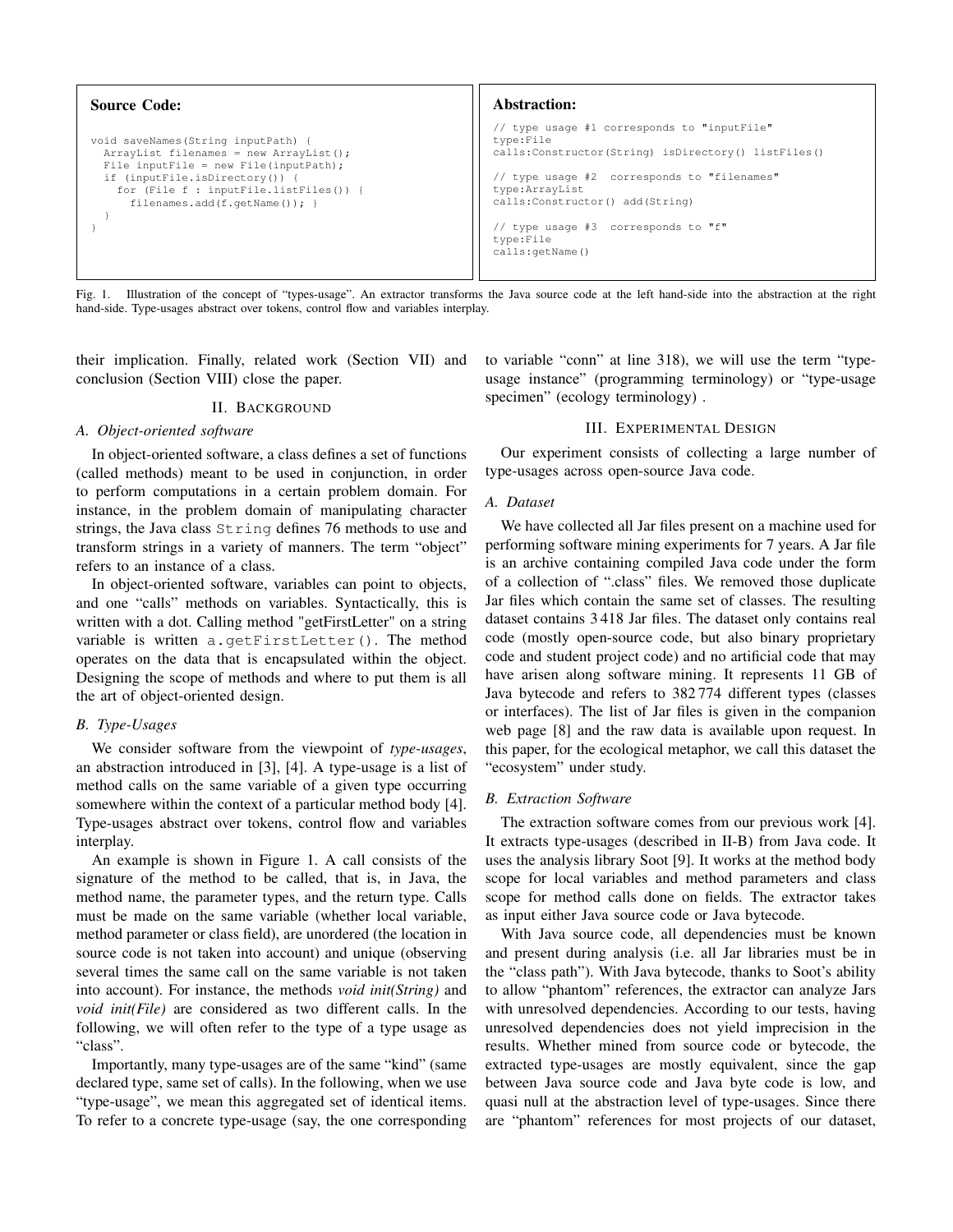| Abundance                           |                                                                                                        |  |  |  |  |  |  |  |
|-------------------------------------|--------------------------------------------------------------------------------------------------------|--|--|--|--|--|--|--|
| $abundance_{project}(type usage)$   | is the number of type-usages instances of a given type-usage for a single project (in $[0, \infty)$ ). |  |  |  |  |  |  |  |
| $abundance_{ecosystem}(type usage)$ | is the number of type-usages instances of a given type-usage in the ecosystem (in $[0, \infty)$ ).     |  |  |  |  |  |  |  |
| $abundance_{project}(class)$        | is the sum of all type-usage instances that are typed by the same class in a given<br>project          |  |  |  |  |  |  |  |
|                                     | $(\sum_{\text{abundance}_{project}}(type usage), \text{ in } [0, \infty]).$                            |  |  |  |  |  |  |  |
| $abundance_{ecosystem}(class)$      | is the sum of all type-usage instances that are typed by the same class in the ecosystem               |  |  |  |  |  |  |  |
|                                     | $(\sum_{\text{abundance}_{project}(class), \text{ in } [0, \infty])$ .                                 |  |  |  |  |  |  |  |
| <b>Diversity</b>                    |                                                                                                        |  |  |  |  |  |  |  |
| $diversity_{project}(class)$        | is the number of different type-usages of a given class for a single project (in $[0, \infty)$ ).      |  |  |  |  |  |  |  |
| $diversity_{ecosystem}(class)$      | is the number of different type-usages of a given class in the whole ecosystem (in $[0, \infty)$ ).    |  |  |  |  |  |  |  |
| TARI E I                            |                                                                                                        |  |  |  |  |  |  |  |

ECOLOGY-INSPIRED DIVERSITY METRICS FOR TYPES-USAGES.

the experiment is based on bytecode analysis. For sake of replication, the extraction software is available upon request.

#### *C. Metrics*

The extraction of type-usages on our dataset yielded 9 022 262 type-usage specimen. We post-processed those typeusages to compute the metrics described in Table I. There are two groups of metrics: *"abundance metrics"* and *"diversity metrics"*. Metrics have two dimensions: 1) Whether they are computed at the type-usage or class level 2) Whether the are computed for a single project or for the whole dataset.

Those metrics are inspired from ecology. The abundance of species is the number of specimen, we define the abundance at the level of type-usages and classes. The abundance of a type-usage is the number of times it is observed in a given scope, i.e. the number of type-usage instances.

The richness of an ecosystem is one measure of diversity, it is the absolute number of species that can be observed in this ecosystem. In our context, the richness of an object-oriented class is the absolute number of different type-usages found in a given domain. We call this metric  $diversity_{ecosystem}(class)$ . A more precise definition is given in table I.

#### IV. EVIDENCE OF API USAGE DIVERSITY

For us, a very intriguing question is: what is the diversity of usages of object-oriented APIs? In other terms, do all developers use a given class in the same way? More formally, what are the values of  $diversity_{ecosystem}$  as defined in table I? For us, a class would be "diverse" if we observe many different type-usages of this type in the ecosystem under study.

#### *A. Abundance and Diversity Distribution*

Figure 2 shows the distribution of the abundance and diversity at the level of classes in the ecosystem as boxplots  $(abundance_{ecosystem}(class)$  and  $diversity_{ecosystem}(class)$ of Table I). The median abundance is 4 (an abundance of 4 means that we have collected 4 type-usages for this class). The abundance boxplot shows that across our 382 774 classes of our dataset, a large majority are used a small number of times. This is due to the fact that many classes are only used in a single project (Jar file) of the dataset and within this project at most a handful of times.

The boxplot representing the distribution of diversity (second boxplot starting from left) shows that classes have a



Fig. 2. The Type-usage Abundance and Diversity of All Classes of the Dataset Under Study. The outliers are not represented for sake of scale.

median number of 3 type-usages<sup>2</sup>. The upper quartile is 5. In other terms, for 75% of the classes, we observe between 1 and 5 ways of using of the class. *However, the data contains many extreme points that are not represented on the boxplot since their order of magnitude dwarfes this low diversity.*

#### *B. Classes with High Usage Diversity*

Let us now concentrate on the upper quartile of the diversity metric, those classes with high usage diversity, In our dataset, there are 748 classes for which we observe more than 100 different type-usages and 48 classes for which we observe more than 500 type-usages. The extreme case is Java's String. For this class, we observe 2 460 type-usages for (among 394 959 type-usages specimen – instances – of type "String").

Table II gives the diversity of 30 diverse classes. The first column is the diversity as defined in III-C. The second column is the number of called methods in the dataset. The columns  $|TU| = n$  give the number of type-usages consisting of n method calls (e.g.; there are 69 type-usages of one single method calls for Java's String). Those 30 classes come from the following stratified sampling: the 10 most used classes of

 $2$ Note that the maximum diversity of a class is necessarily its abundance in the case where each type-usage specimen is different. It thus makes sense that the median diversity is 3 given a median abundance of 4.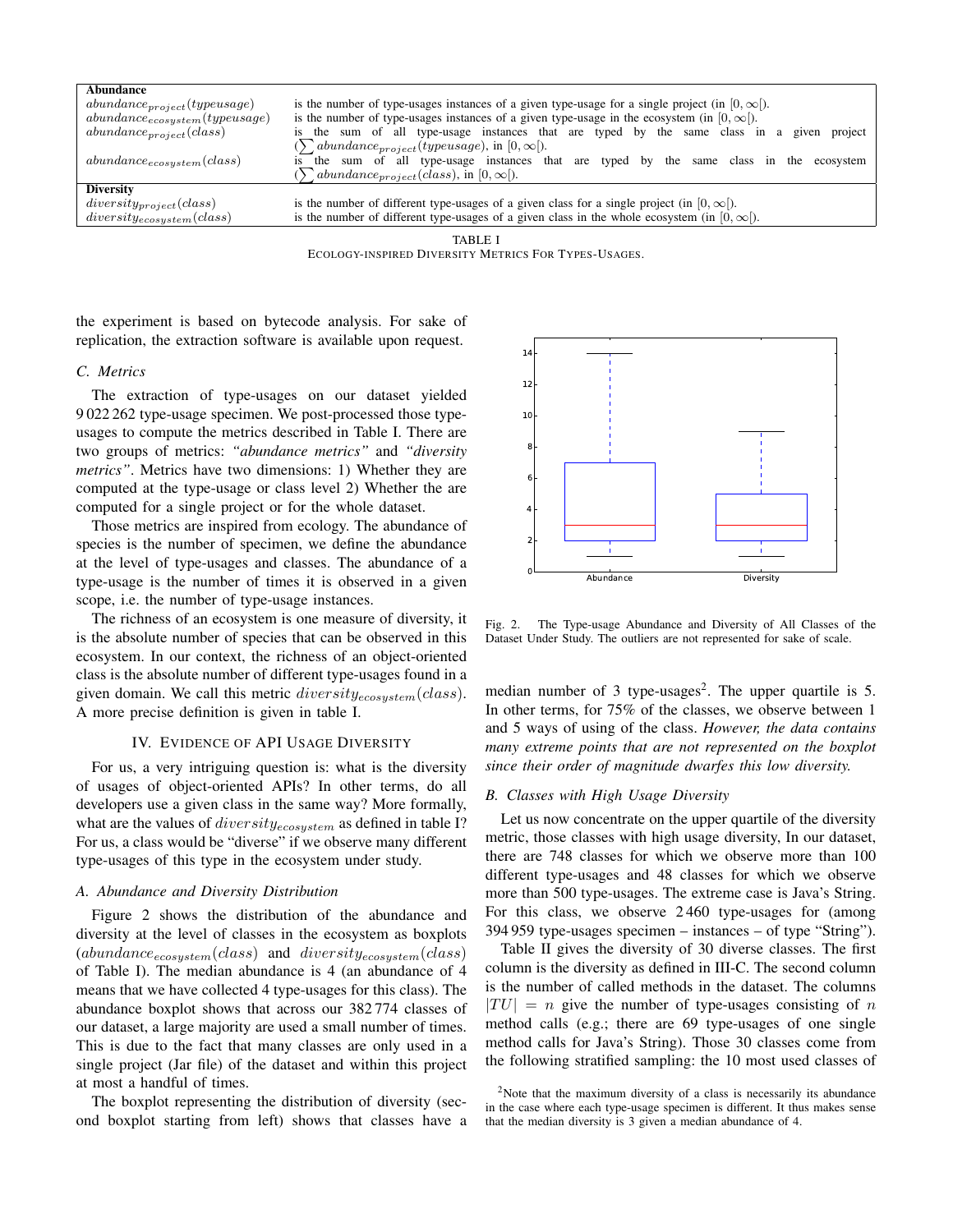| <b>Class Name</b>                              | <b>Diversity</b> | # Methods | $ TU =1$ | $ TU =2$ | $ TU =3$ | $ TU =4$ | $ TU =5$       | $ TU =6$     | $ TU =7$         | TU >7          |
|------------------------------------------------|------------------|-----------|----------|----------|----------|----------|----------------|--------------|------------------|----------------|
| java.lang.String                               | 2460             | 69        | 69       | 529      | 638      | 614      | 396            | 145          | 51               | 18             |
| java.io.File                                   | 2166             | 47        | 45       | 373      | 775      | 613      | 264            | 69           | 17               | 10             |
| java.lang.StringBuffer                         | 1312             | 51        | 41       | 142      | 238      | 316      | 290            | 176          | 83               | 26             |
| java.util.ArrayList                            | 1236             | 36        | 36       | 179      | 307      | 328      | 236            | 115          | 29               | 6              |
| java.lang.Class                                | 872              | 62        | 62       | 333      | 286      | 115      | 45             | 18           | 8                | 5              |
| java.util.List                                 | 724              | 31        | 30       | 149      | 235      | 194      | 86             | 23           | 5                | $\overline{c}$ |
| java.lang.StringBuilder                        | 643              | 44        | 42       | 92       | 139      | 142      | 132            | 63           | 22               | 11             |
| org.eclipse.swt.widgets.Composite              | 639              | 227       | 135      | 222      | 131      | 86       | 41             | 16           | $\overline{4}$   | 4              |
| javax.swing.JButton                            | 625              | 143       | 83       | 119      | 141      | 102      | 72             | 43           | 21               | 44             |
| javax.swing.JLabel                             | 570              | 101       | 76       | 145      | 153      | 108      | 47             | 16           | 13               | 12             |
| org.w3c.dom.Element                            | 534              | 60        | 60       | 198      | 165      | 76       | 19             | 9            | 4                | 3              |
| javax.swing.JPanel                             | 530              | 108       | 77       | 115      | 116      | 112      | 65             | 31           | 12               | $\overline{c}$ |
| org.w3c.dom.Node                               | 516              | 39        | 38       | 128      | 150      | 95       | 46             | 29           | 18               | 12             |
| java.util.HashMap                              | 471              | 22        | 20       | 92       | 125      | 123      | 74             | 30           | 6                | 1              |
| org.eclipse.core.resources.IFile               | 456              | 68        | 59       | 167      | 120      | 55       | 30             | 12           | 6                | 7              |
| java.util.HashSet                              | 453              | 23        | 23       | 75       | 134      | 120      | 77             | 19           | 5                | $\mathbf{0}$   |
| org.eclipse.core.runtime.IPath                 | 360              | 36        | 34       | 148      | 114      | 43       | 14             | 4            | $\overline{c}$   | 1              |
| org.eclipse.swt.widgets.Label                  | 312              | 97        | 56       | 83       | 68       | 68       | 23             | 8            | 3                | 3              |
| javax.swing.JScrollPane                        | 308              | 105       | 73       | 77       | 77       | 45       | 18             | 11           | $\overline{4}$   | 3              |
| org.eclipse.swt.widgets.Display                | 247              | 157       | 108      | 86       | 34       | 9        | 4              | 1            | $\mathfrak{2}$   | 3              |
| org.w3c.dom.Document                           | 209              | 61        | 56       | 79       | 45       | 17       | 6              | 3            | $\overline{2}$   | $\mathbf{1}$   |
| org.eclipse.core.runtime.Path                  | 192              | 48        | 25       | 61       | 62       | 33       | 7              | 4            | $\overline{0}$   | $\mathbf{0}$   |
| org.eclipse.emf.common.util.EList              | 128              | 29        | 29       | 50       | 31       | 10       | 4              | 3            | 1                | $\mathbf{0}$   |
| org.eclipse.core.runtime.IConfigurationElement | 119              | 21        | 20       | 31       | 46       | 16       | 5              | 1            | $\mathbf{0}$     | $\mathbf{0}$   |
| org.osgi.framework.Bundle                      | 115              | 33        | 33       | 55       | 22       | 4        |                | $\mathbf{0}$ | $\mathbf{0}$     | $\mathbf{0}$   |
| org.eclipse.core.runtime.IStatus               | 100              | 13        | 12       | 25       | 31       | 17       | 7              | 5            | 3                | $\mathbf{0}$   |
| org.xml.sax.XMLReader                          | 100              | 15        | 15       | 20       | 20       | 21       | 13             | 6            | $\overline{4}$   | $\mathbf{1}$   |
| org.w3c.dom.Attr                               | 94               | 22        | 19       | 33       | 22       | 14       | 3              | 1            | 1                | 1              |
| org.eclipse.core.resources.IWorkspaceRoot      | 88               | 37        | 37       | 39       | 7        | 5        | $\overline{0}$ | $\mathbf{0}$ | $\boldsymbol{0}$ | $\mathbf{0}$   |
| java.lang.Object                               | 31               | 10        | 10       | 16       | 5        | $\theta$ | $\Omega$       | $\theta$     | $\theta$         | $\Omega$       |

TABLE II

THE DIVERSITY OF 30 WIDELY USED API CLASSES AND THEIR NUMBER OF TYPE-USAGES PER SIZE IN NUMBER OF METHOD CALLS. THE COLUMNS  $|TU| = n$  GIVE THE NUMBER OF TYPE-USAGES CONSISTING OF  $n$  method calls (e.g.; there are 69 type-usages of one single method calls FOR JAVA'S STRING).

the Java Development Kit (JDK) in number of projects, the 10 most used classes of Eclipse (an important sub-ecosystem of our ecosystem) and the 10 most used classes that are neither from Eclipse nor from the JDK. We refer to the latter as "non-JDK classes", we show them to show that usage diversity does not only appear in JDK classes. For instance, there are 534 different type-usages for W3's "Element" and 639 for Eclipse's Composite.

As programmers, we were really surprised by this richness. Why were we surprised? Probably because of the implicit principle of software engineering stating that an abstraction (whether function, class or method) should do one single thing (coined the "Single Responsibility Principle" by Robert Martin [10]). In the perspective of type-usages, this principle reads as: 1) a class should have a small number of methods; 2) all methods should be used in the same way with some small variations. However, in our opinion, having hundreds of typeusages for certain classes is not a small variation.

Let us first deepen our understanding of this diversity before exploring the factors behind it.

#### *C. API Diversity Maps: A Graphical Visualization of OO Usage Diversity*

To help understand this diversity, we propose to represent the type-usages of a given class as a graph. Each typeusage is a node in the graph. The edges correspond to a subset relationship. If all the method calls of type-usage  $x$  are contained into type-usage  $y$ , there is an arrow from  $x$ to  $y$ . The graph is laid out so that the largest type-usages are at the top and the smallest at the bottom. We have seen that for certain classes, there may be hundreds of type-usages, hence hundreds of nodes in the graph, resulting in unreadable maps. To overcome this issue, the map is parameterized with a threshold, responsible for filtering certain nodes. The threshold filters  $abundance_{ecosystem}(type usage)$ : if a type-usage has been observed in at least  $N$  times, it is represented, otherwise it is discarded. The rationale is that if a type-usage often appears, it is likely that the corresponding code has been written by many developers. We call this visualization "API diversity map".

Figure 3 gives the diversity map of Java's StringBuilder showing all type-usages that appear at least 150 times of the dataset. The values for each type-usage correspond to  $abundance_{ecosystem}(type usage)$ . StringBuffer is a class used for manipulating strings in an efficient manner. The map eventually contains 8 nodes which makes it very readable (in practice  $diversity(StringBuilder) = 643$  different typeusages). This map is very layered, due to the semantics of edges ("subset of"). One sees that there is a "master" typeusage in which all common methods of StringBuffer are used ("init" refers to a constructor call). One also sees that some type-usages are more popular than others. For instance, {init, append, toString} appears 2434 in our dataset. For developers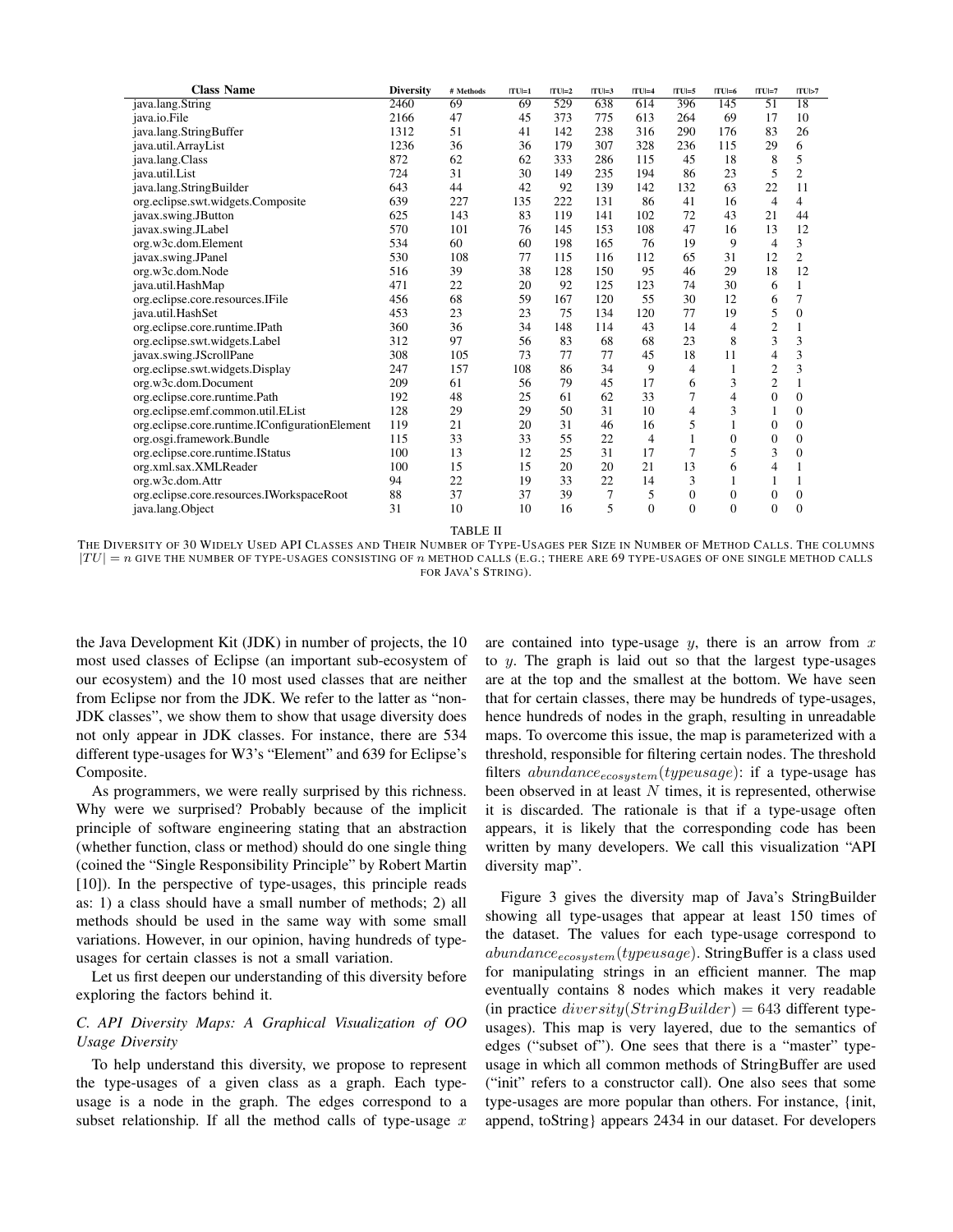

Fig. 3. API Diversity Map of "java.lang.StringBuilder". The numbers in bracket is  $abundance_{ecosystem}(type usage)$ .

who know StringBuilder, this reflects well its different usages. For instance, on one end of the usage spectrum, one often only calls "append" on a StringBuilder passed as parameter. On the other end of the usage spectrum, one uses all main methods of StringBuilder in a same method.

Now consider the diversity map of Java's "Class" represented in Figure 4, the class handling the reflection of any object (the meta-object is obtained by calling "getClass"). Compared to the diversity map of StringBuilder, we observe that: first the map is divided in three separated trees; second, the top layer of the map is composed of 5 different typeusages. Both phenomena are due to the fact that Java's "Class" has different responsibilities: creating objects ("newInstance"), proxying the current thread's class loader ("getClassLoader"), testing instance-of relationships ("isAssignableFrom"), handling Java array special semantics ("isArray"), and subtyping introspection ("getInterfaces, getSuperClass"). For this class, the visualization conveys in one glimpse that the class has different responsibilities.

#### *D. Why Is There Such a Large API Usage Diversity?*

Let us now discuss the reasons behind this API Usage diversity.

*1) An artifact in our extraction software?:* When we observed this phenomenon that has never been reported before the first thing we did was to check our extraction software. We carefully browse the list of type-usages for classes (Map and String) to check whether 1) they make sense, 2) they actually appear in code. The answer was positive. More generally, during our experiments, we have browsed many extracted type-usages and the corresponding source code for six months and this gives us confidence in our results.

*2) Type-usages Result From Combinations of Method Calls:* One reason behind this diversity is that type-usages are combinations of public methods. The second column of Table II is the number of externally used methods on instances of those classes (in-class and inherited methods). One sees that all diverse classes have a large number of methods, and that most methods appear in atomic type-usage with a single method call (e.g. for String, there are 69 used methods and 69 typeusages of size 1). To check whether the usage diversity only depends on the number of methods for very diverse classes, we compute the Spearman correlation between the usage diversity

and the number of public methods. The Spearman correlation is based on the ranks hence is independent of the exponential combinations of methods. On the 748 classes, the Spearman correlation is 0.25, which is low. The Spearman correlation is composed of numerical comparisons of the ranks of all pairs of classes. A low value of 0.25 means that there are many pairs of diverse classes whose diversity and number of methods go in opposite directions. Indeed there are 40% of class pairs for which diversity goes in opposite directions (less methods but greater diversity). This shows that the usage diversity is driven by more factors than only the number of public methods.

*3) Objects are Used across Different Methods:* Our analysis statically creates type-usages for local variables, method parameters and fields. If at runtime, an object is passed from methods to other ones, our analysis would output several typeusages, while at the runtime object level, all method calls would be done on the same object. For instance, let us consider a developer who wants to create a list, add elements and print them if the list is not empty. For some reasons, this developer would initialize the list in the class constructor, declare a new method for adding elements and a last one that prints the elements in a method that also checks that the list is not empty. As a result, we would have 3 different type-usages: <init>, <add>, <isEmpty, get>. We call those type-usages "type-usage fragments". However, at the object level, the typeusage would be: <init, add, isEmpty, get>. In the extreme case, if 10 methods are called in ten different methods, we would produce 10 type-usages, while there would be actually one. In such case, our diversity measures would be artificially 10x too big.

To explore this hypothesis, we propose to study the size of type usages of a given class. The idea is that if we only have very small type-usages, our static analysis has probably only captured small, non atomic type-usage fragments. Let us consider again the diversity map of Figure 3. To some extent, the lower two layers of the diversity map correspond to fragments, because the corresponding objects necessarily all result from a call to the constructor.

Table II presents the distribution of type-usages per typeusage size for the 30 reference classes. Recall that the columns  $|TU| = n$  give the number of type-usages consisting of n method calls. Hence, the left-hand side columns contain small type-usages which are likely to be fragments. For instance, for Java's String (the first row), we observe in our dataset 69 different type-usages of size 1.

So if one discards those small type-usages, do we still have a large diversity of type-usages? The answer is yes. We observe many large type-usages, corresponding to method calls done on the same variable (and likely to the same object). Those type-usages are not artificial. *Even with a conservative assumption that small type-usages are artificial fragments, we still observe a large diversity.*

#### V. THE STRUCTURE OF TYPE-USAGE DIVERSITY

We have observed in Section IV that certain object-oriented classes give birth to a large diversity of type-usages. Now we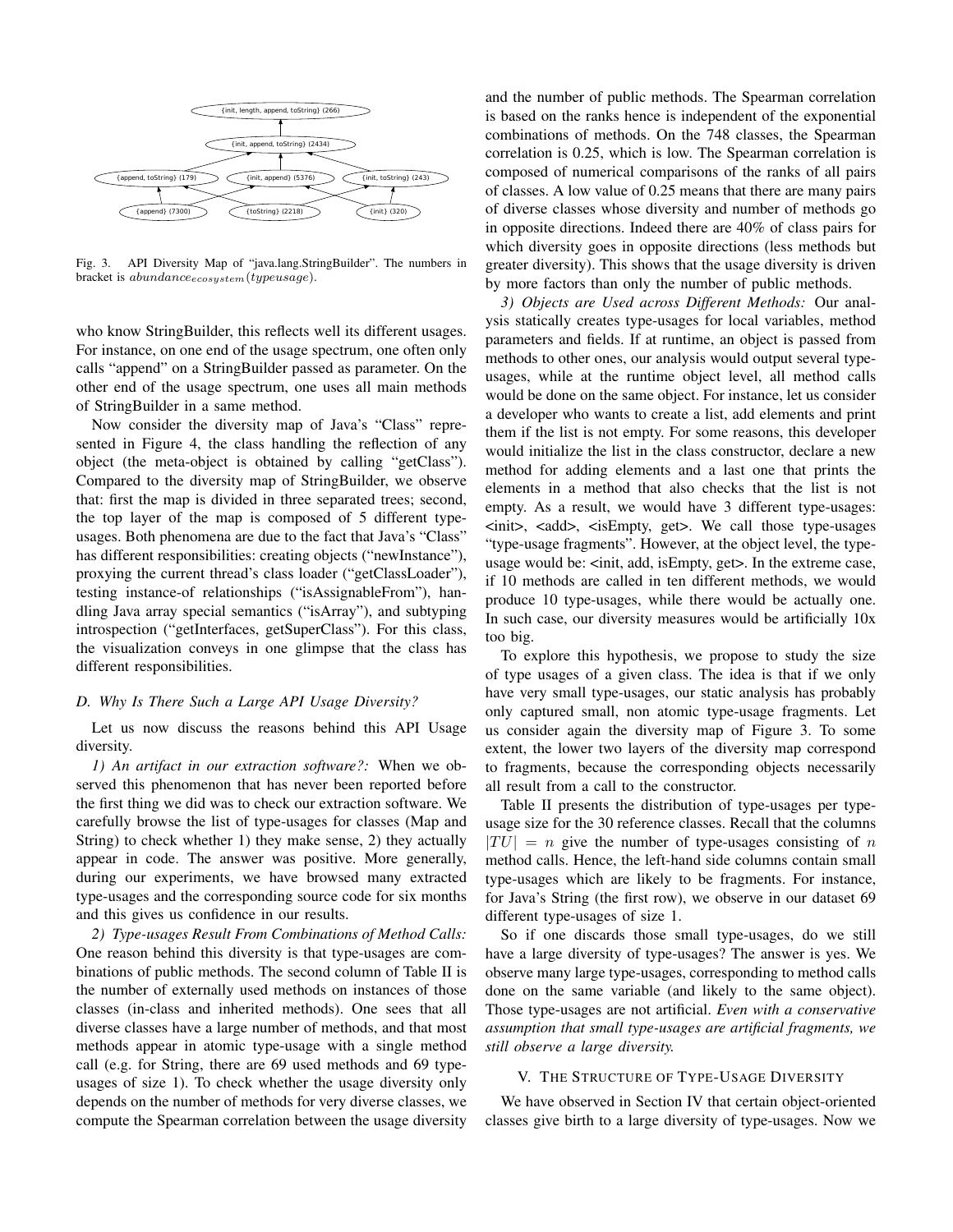

Fig. 4. API Diversity Map of "java.lang.Class". The type-usage abstraction clearly captures different responsibilities.

would like to understand the structure of this diversity: Are there type-usages that are much more used than the others?

Let us assume that we observe 1000 type-usage instances spread over 100 different type-usages. If 800 of them are of the same type-usage, this would mean that the type-usage diversity is actually *dominated* by a single one. To reflect, we define the *dominance* metric (called dom) as follows:

 $freq_{ecosystem}(type usage)$  is the frequency of a type-usage in the dataset (in  $[0, 1]$ ).

$$
= \frac{abundance_{ecosystem}(type usage)}{\sum_i abundance_{ecosystem}(type usage_i)}
$$

 $dom_{ecosystem}(class)$  is the maximum observed frequency among type-usages referring to the same class (in  $[0, 1]$ ).

$$
dom_{ecosystem}(class) = max({\{freq_i)|type(i) = class}\})
$$

#### *A. Type-usage Dominance*

We have computed the type-usage dominance of the 382 774 classes of our dataset. Figure 5 gives the distribution as an histogram (the plain, unhatched bars). We observe two peaks around 0.5 and around 1. A dominance of 1 means that all type-usage specimens of a given class correspond to the same type-usage, i.e. that there is no diversity at all. A dominance of 0.5 means that half of the type-usage specimens are identical. Both cases are peculiarities of our dataset, corresponding to classes for which we observe one or two type-usage specimen. The rest of the distribution contains "dominated" classes  $(dom > 0.5)$  as well as classes for which there is no observed dominant type-usages (low dominance value, e.g.  $dom > 0.3$ ). The latter correspond to classes where there is a real API usage diversity: nonetheless there are many type-usages but all of them are used in equal proportion. Now, let us come back to to the high diversity observed for certain classes.

Let us concentrate on those 748 classes for which we have observed more than 100 different type-usages. Are those classes really diverse? Java's String has a dominance of 0.083, the most frequent type-usage is indeed not dominant. Does this hold for the other very diverse classes as well? The hatched bars of Figure 5 give the dominance distribution of those 750 very diverse classes. Most classes have type-usage dominance lower than 0.2. The largest bin (the tallest hatched bar) corresponds to a dominance in the interval  $[0, 0.1]$ . For those classes, there is no "standard way" of using the class and the type-usage diversity does not correspond to "exotic variations".

To further demonstrate this point, Figure 6 plots the diversity and dominance values for each class of the ecosystem. The



Fig. 5. The Distribution of Dominance as an Histogram, for all classes of the ecosystem and for very diverse ones. Diverse classes have no dominant type-usages.



Fig. 6. Correlation between Diversity and Dominance. Each point of the graphic is a class. The more diverse a class' type-usage, the less dominance.

X axis is the diversity metric, the Y axis is the dominance metric. Each dot is a class. We can clearly see that there is a correlation between diversity and dominance: the more diversity, the less dominance. This confirms the findings on the 748 most diverse classes. Those pieces of evidence converge to state that *the API usage diversity we have observed previously is actually a true diversity*.

#### *B. Usage Entropy of Classes*

The dominance metric reflects the skewness of the distribution of the abundance of type-usages. However, it neglects the distribution of the rest of the distribution, the  $2^{nd}$  most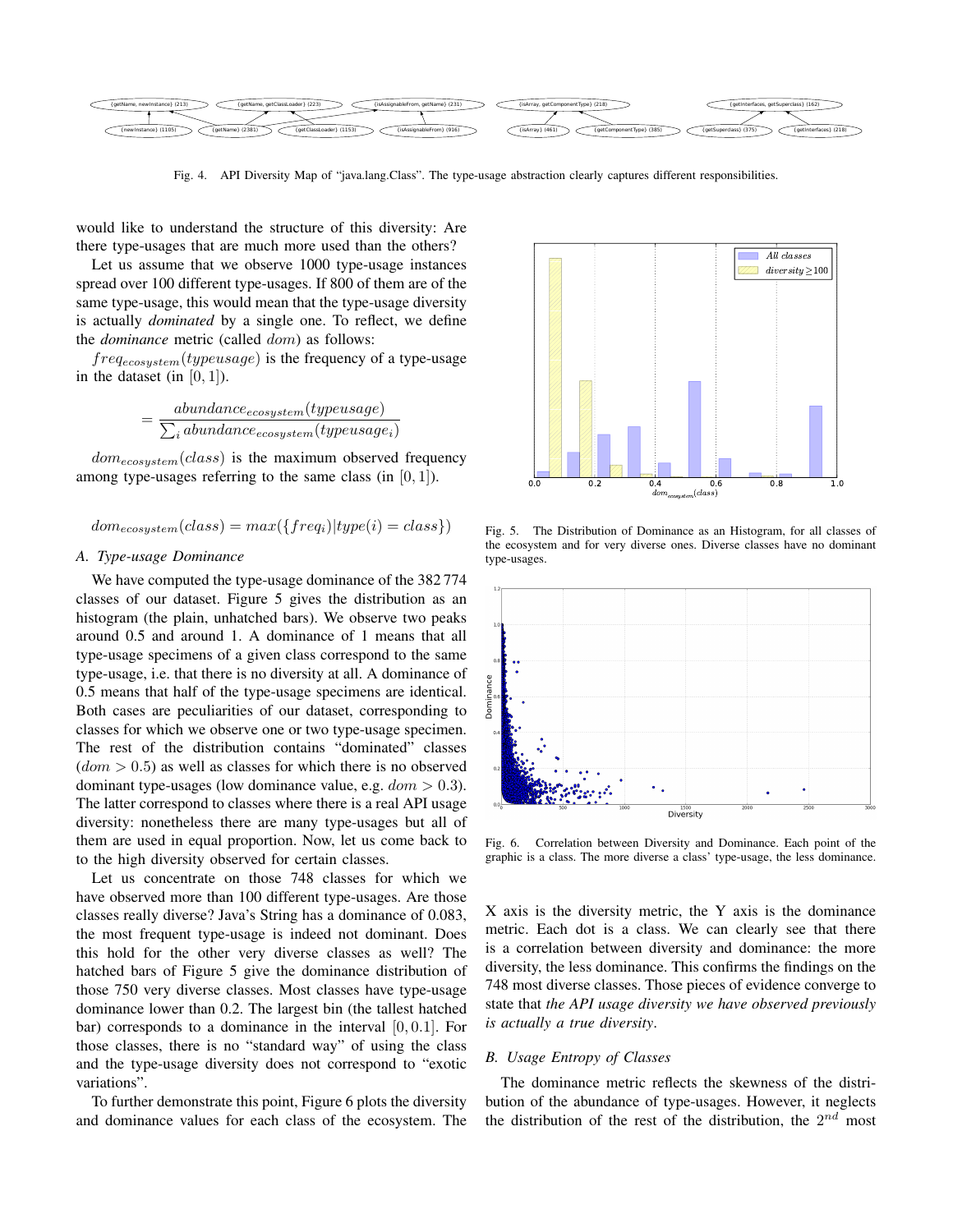abundant type-usage, the  $3^{rd}$ , etc. To compute the overall skewness, we propose to use Shannon's entropy. In ecology, Shannon's entropy is an established diversity metric [11] ("diversity index" in the ecological terminology). In our context, the entropy formula reads as follows:

$$
entropy(class) = -\sum freq(i)ln_2(freq(i))
$$

where the  $i$  are all observed type-usages of a class and  $freq$ is an abbreviation of  $freq_{ecosystem}(type usage)$ . The entropy is correlated to diversity: the more entropy, the more diversity.

The entropy is maximum when all type-usages are equally distributed (i.e. of equal importance, with no dominance at all). In this case,  $maxentropy(class) = -ln_2(diversity(class)).$ This value is the theoretical maximum of the entropy, i.e. the maximum level of diversity. For all classes of the ecosystem, let us draw  $maxentropy(class)$  versus  $entropy(class)$ , in order to see whether the maximum diversity is often approached or not.

Figure 7 is a scatter plot of the  $entropy (class)$  (X axis on a logarithmic scale) versus maxentropy(class) (Y axis). Those axes represent the two components of what ecologists call "species evenness". One dot is a class among the 382 774 classes of the ecosystem. The diagonal lines emerging from the points correspond to the theoretical maximum entropy (when the type-usages are uniformly distributed). There are no point for which  $y > x$  for obvious theoretical reasons. The vertical lines at the left-hand side of the figure correspond to all classes with a small number of type-usages (one line is  $ln(diversity = 3)$ , one line is  $ln(diversity = 4)$ , etc). The main striking point of this figure is that *the cloud of points sticks to the maximum entropy*.

First, it further validates the finding of Figure 6. While the dominance only takes into account the most frequent typeusages, the entropy reflects the skewness of the whole distribution. Since the points are grouped along the maximum entropy, with no gap between, this also shows there is a tendency to real diversity (the type-usages are all used frequently). We would rephrase it as *the API usage diversity is systematic*.

Second, let us concentrate on classes which have the same diversity value (according to metric diversity of Table I). This corresponds to a vertical line of points. We see that those lines can be quite high, especially for low values of diversity. This means that there is a kind of a "meta-diversity": the distribution of type-usage abundance does not follow a simple rule for all classes.

#### VI. DISCUSSION

We have observed a large-scale diversity in the usage of object-oriented classes. Does this phenomenon impact our software engineering knowledge, beliefs? Does it mean something with respect to software engineering research and innovation?

#### *A. Diversity and Success*

Innovators try to write "successful code". In a commercial perspective, to make a lot of money; in an open-source



Fig. 7. The Type-Usage Entropy of Classes (Y axis) as a function of the API Usage Diversity (X axis). Each point of the graphic is a class. Most classes are grouped just below the maximum entropy, i.e. the diversity is almost systematic.

perspective , to gather a lot of users. For an object-oriented library, "successful" means having many client pieces code. For a class, "successful" means having many client typeusages across many different software projects. Certain classes of the Java Development Kit are successful, as are classes of external libraries (e.g. the Apache Commons libraries).

How to write successful classes? There is no clear recipe and there are probably many factors influencing the success: technical, social and commercial. However, it is generally accepted that a badly designed class has little chances to survive and become popular.

We have observed many classes that are successful (widely used across a large ecosystem), and that have a large number of public methods as well as a large diversity of possible different usages. Even if those characteristics are sometimes considered as bad design (as a violation of the single responsibility principle aforementioned), they do not prevent those classes to become successful. This holds for JDK classes as well as for non JDK classes (e.g. W3C's Node). To sum up, according to our results, *a high API usage diversity does not prevent success*.

We are also tempted to go further: *if a class supports a high API usage diversity, it may favor its success*. The following section presents arguments in favor of diversity in API design.

#### *B. Diversity and Design*

Our results on API usage diversity raise many questions in terms of object-oriented API design. We discuss in this question some of them. For educators who try to teach "What good code is", as we are, our results question certain conceptions and teach messages.

*a) Diversity and Cognition:* When programming with object oriented APIs, the bulk of the cognitive load consists of remembering identifiers related to tasks (whether package, class or methods). With this respect, remembering one single class name is easier than remembering three of them. If Java's String would have been split in several classes, each one handling one fine-grain responsibility (one subset of type-usages),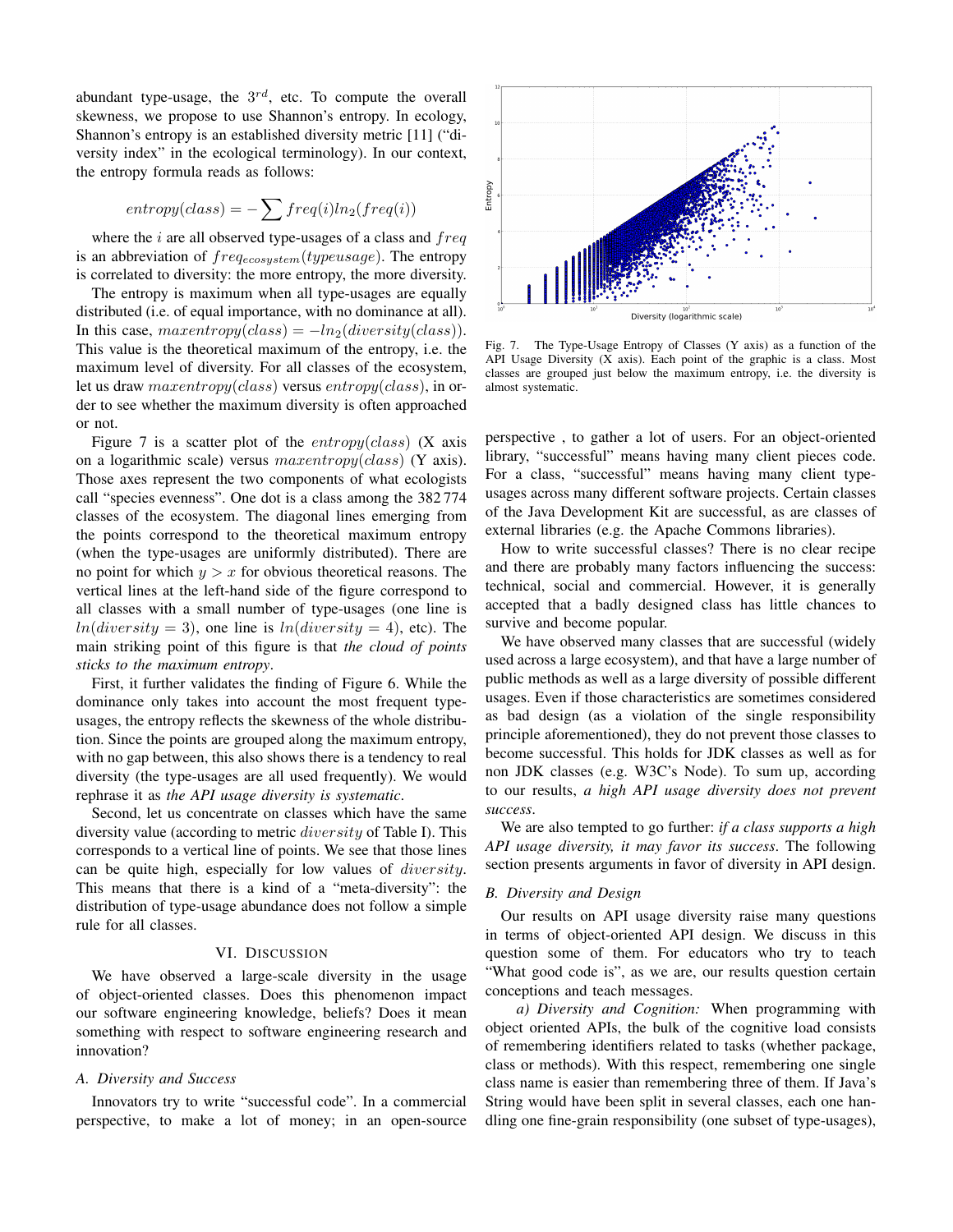this would have increased the cognitive load of developers. This argument applies to all classes and is related to research on API usability, in which we have not found studies about diversity. This argument would mean that, in terms of objectoriented API design, there is a trade-off between responsibility decomposition and usability. We think that future research on this point would be of great interest.

*b) Diversity and Plasticity:* Second, let us define "class plasticity" as the ability of a class to be used in many different ways. Many factors influence the "class plasticity". First, we have seen that the number of public methods increases the number of possible method call combinations, hence is correlated with the plasticity (although slightly as witnessed by the Spearman coefficient). Second, all kinds of checks have an impact on the plasticity as well. For instance, overly restrictive pre-condition and post-condition checks hinder plasticity. We tend to think that a high usage diversity reflects a high class plasticity.

*c) Diversity and Reusability:* High usage diversity may correlate with reusability. It can reflect the fact that client code was able to use the class in ways that were unanticipated by the class designer. For instance, if one high level method is defined on three sub-routines, providing the subroutines as public would probably provoke unanticipated reuse of those routines, which would consequently increase the class API usage diversity. Having maps of API diversity as proposed in IV-C may guide reuse. With those maps, developers are aware of whether certain type-usages are popular or not and can make informed decisions on how to use a class. Future research on how these api diversity maps impact a group of developers of different areas such as students, industry -related and researchrelated professionals would result of great interest to study.

*d) Diversity and Immutability:* It is to be noted that one can add as many public methods to an immutable object without breaking anything: there are neither state-changing risks nor usage protocol issues. In other terms, an immutable class easily gives birth to a high API usage diversity. Java's String being immutable, this argument probably contributes to the massive usage diversity we have observed.

*e) Diversity and Testability:* Object-orientation has been a major concern in the software testing community: does it favor or hinder error finding? In particular, increased encapsulation, modularity and coupling issues brought by the object-oriented paradigm led to a large amount of work that discuss the impact on testability [12], [13], [14]. Today, there is no doubt about the utility of object-orientation, and testers have found effective ways to reveal and fix errors in objectoriented code. However, the observations that we make in this paper seem to raise new questions about testability and maintainability of object-oriented libraries. How to ensure that all possible type-usages are correct? Should there be one test per observed API usage (i.e. 2 460 test cases for Java's String), or even one test per acceptable method call combinations? This highlights a particularly intriguing relation between diversity and oracles, which we would put as diversity and correctness. Does API usage diversity reflect a fuzzier notion of correctness? Does API usage diversity means that we can only have "partial" oracles? This is an open question calling for future research on software testing.

#### *C. Diversity and Repair*

The type-usage abstraction has been introduced for sake of static bug detection [3], [4]. In this previous research, our mantra was to find a definition of "anomaly" among typeusages, a definition that yields a low number of false positive. An intuitive threshold on the abundance, even drastic, does not work. However, we achieved a false positive ratio to the price of adding strong criteria in the definition of "type-usage anomaly": first, with respect to the context of the type-usage (the enclosing method), second, with respect to a type-usage distance expressed in terms of methods calls. The new results presented in this paper illuminate our previous work: the diversity of type-usages makes it impossible to easily define an "anomaly". When an observed world is too diverse, there is no such thing as "anomaly" or "out of the norm". In general, we tend to think that the more diversity in code (resp. at runtime), the less possible it is to define high confidence static (resp. dynamic) bug detection rules.

However, beyond bug detection, for automated bug repair, diversity may also as be a major opportunity. The existence of a large number of similar, yet diverse type usages provides a wonderful 'reservoir' of alternative code to fix bugs. This goes in the direction of recent results by Carzaniga and colleagues [15] showing that the API usage diversity and plasticity can be used to fix certain bugs at runtime. In such cases, the diversity gives a kind of mutational robustness [16].

#### *D. Diversity and Diversification*

In this work we make original observations about the presence of large scale diversity in software. This diversity is present and has emerged spontaneously through the development of a large number of Java classes. One question that emerges with the observation of this spontaneous emergence of diversity is: should we support or encourage the diversity in object-oriented software? Beyond the impact of diversity on success discussed in VI-A, what about inventing techniques that automatically diversify a class API, using novel code synthesis mechanisms?

For example, let us imagine a developer who wants to use a class X. The developer calls a number of methods of this class' API, based on previous experiences with this API and a rather intuitive comprehension of what this class should do. There is a chance that the developer calls a method that is not part of the API, but that relates to the services offered by this API. If this case happens, there may be a possibility that the yet unknown method can be implemented in the as a combination of existing methods. One way to automatically diversify a class API would be to automatically synthesize this new method, using the code provided by the developer as the specification (if the code executes correctly, the generated method is correct). This kind of code synthesis would, by definition, increase the diversity of type usages over the API,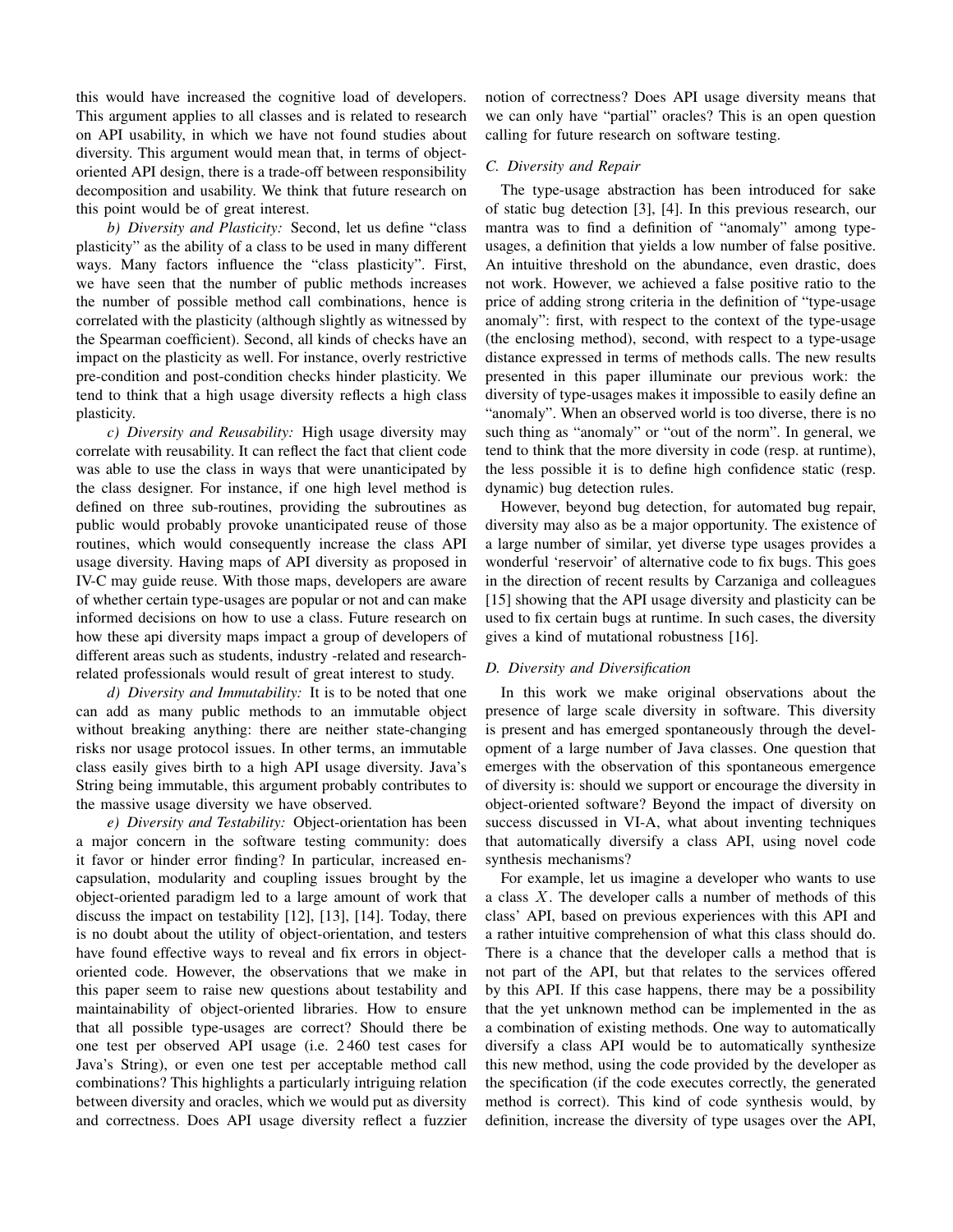and its principles would be similar to the theories underlying mediator synthesis for middleware interoperability [17], [18].

#### *E. Recapitulation*

We think that our observations on object-oriented API usage diversity have questioned different parts of the software engineering knowledge in particular with respect to the principles of good API design. We also think that it opens new research questions in terms of API usability and software testing.

#### VII. RELATED WORK

Gabel and Su [1] have studied the uniqueness and redundancy of source at the level of tokens. Our study explores a different facet: the diversity. In this paper, we have presented results at the level of object-oriented type usages, future work is needed to explore diversity at the level of tokens.

Baxter et al. [19] have studied the "shape" of Java software. They discuss the empirical distribution of many software metrics, in particular size based metrics. However, they don't discuss at all diversity metrics as we do in this paper.

At the level of object-oriented APIs, an early paper by Michail [20] discusses object-oriented usage patterns that were observed in a large-scale study. He did not mention "diversity" although it was somehow implicit in the large reported number of patterns mined (51308 only for KDE classes). On the contrary, we focus on measuring, analyzing and understanding this diversity.

Ma and colleagues [21] only focus on Java classes and prevalence metrics. Laemmel et al. [5] talk about API footprint and coverage (the number of API classes and methods used within client projects). They do not mention the usage diversity.

To our knowledge, Veldhuizen [22] is the only one who has looked at entropy in software in a similar meaning as we have. However, his point on entropy and reuse is more theoretical than empirical, and the presented results are at the level of lowlevel C library. To our knowledge, we are the first to report on the existence, with precise numbers, of large scale diversity at the API usage level.

Recently, Posnett et al. [7] explored a facet of diversity in software development. In their paper, they define the notions of "artifact diversity" and "authorship diversity" and extensively discuss the pros and cons of high diversity. For instance; for a module, it is beneficial to have a high diversity of contributors. Posnett et al. and we both specifically aim at measuring and understanding diversity in software. But we focus on different facets: "artifact diversity" and "authorship diversity" are orthogonal to "API usage diversity".

#### VIII. CONCLUSION

We have mined 9022 262 type-usages which refer to 382 774 Java classes. In this data, we wanted to specifically measure the *diversity*, in the sense of ecological biodiversity. To our surprise, we observed a large-scale usage diversity of API usage: 748 classes are used in more than 100 different

ways. To our knowledge, this phenomenon has never been reported before.

We have started a discussion on the reasons and the impact of this observation on software engineering knowledge. We look forward to gathering other diverse opinions to deepen the comprehension of this large-scale API usage diversity. This paper reports on an empirical phenomenon, future work hopefully will find practical applications. In particular, our long term goal is to translate the knowledge of API diversity into practice, by providing diversity-aware guidelines and tools to developers.

Also, it would be interesting to define measures of "diversity" at other levels of abstraction (e.g. tokens or control flow structures) to analyze the scale effect of this software metric [23]. Diversity may also vary depending on the application domains, and programming languages. Furthermore, it is not clear how much the diverse type-usages of the same class are semantically different. To conclude, the diversity advocated by Stephanie Forrest [2] may have already emerged at many layers of the software stack and this work provides initial empirical insights about this phenomenon.

#### ACKNOWLEDGMENTS

This work is partially supported by the EU FP7-ICT-2011-9 No. 600654 DIVERSIFY project and the INRIA Internships program. We thank Benoit Gauzens for detailed feedback.

#### **REFERENCES**

- [1] M. Gabel and Z. Su, "A study of the uniqueness of source code," in *Proceedings of the eighteenth ACM SIGSOFT international symposium on Foundations of software engineering*. ACM, 2010, pp. 147–156.
- [2] S. Forrest, A. Somayaji, and D. Ackley, "Building Diverse Computer Systems," in *Proceedings of the 6th Workshop on Hot Topics in Operating Systems (HotOS-VI)*, ser. HOTOS '97. Washington, DC, USA: IEEE Computer Society, 1997, pp. 67–. [Online]. Available: http://dl.acm.org/citation.cfm?id=822075.822408
- [3] M. Monperrus, M. Bruch, and M. Mezini, "Detecting Missing Method Calls in Object-Oriented Software," in *Proceedings of the 24th European Conference on Object-Oriented Programming*. Springer, 2010. [Online]. Available: http://www.monperrus.net/martin/ Detecting-Missing-Method-Calls-in-Object-Oriented-Software.pdf
- [4] M. Monperrus and M. Mezini, "Detecting Missing Method Calls as Violations of the Majority Rule," *ACM Transactions on Software Engineering and Methodology*, vol. 22, no. 1, Available: http://www.monperrus.net/martin/ Detecting-Missing-Method-Calls-As-Violations-of-the-Majority-Rule. pdf
- [5] R. Lämmel, E. Pek, and J. Starek, "Large-scale, AST-based APIusage Analysis of Open-source Java Projects," in *SAC'11 - ACM 2011 Symposium on Applied Computing, Technical Track on "Programming Languages"*, 2011.
- [6] B. Baudry and M. Monperrus, "Towards Ecology-Inspired Software Engineering," *arXiv preprint arXiv:1205.1102*, 2012.
- [7] D. Posnett, R. D'Souza, P. Devanbu, and V. Filkov, "Dual Ecological Measures of Focus in Software Development," in *Proceedings of ICSE*, 2013.
- [8] D. Mendez, B. Baudry, and M. Monperrus, "Companion Web Page for "Empirical Evidence of Large-Scale Diversity in API Usage of Object-Oriented Software"," http://www.monperrus.net/martin/ companion-diversity-api-usages, 2013.
- [9] R. Vallée-Rai, L. Hendren, V. Sundaresan, E. G. Patrick Lam, and P. Co, "Soot - a Java Optimization Framework," in *Proceedings of CASCON 1999*, 1999, pp. 125–135. [Online]. Available: www.sable. mcgill.ca/publications